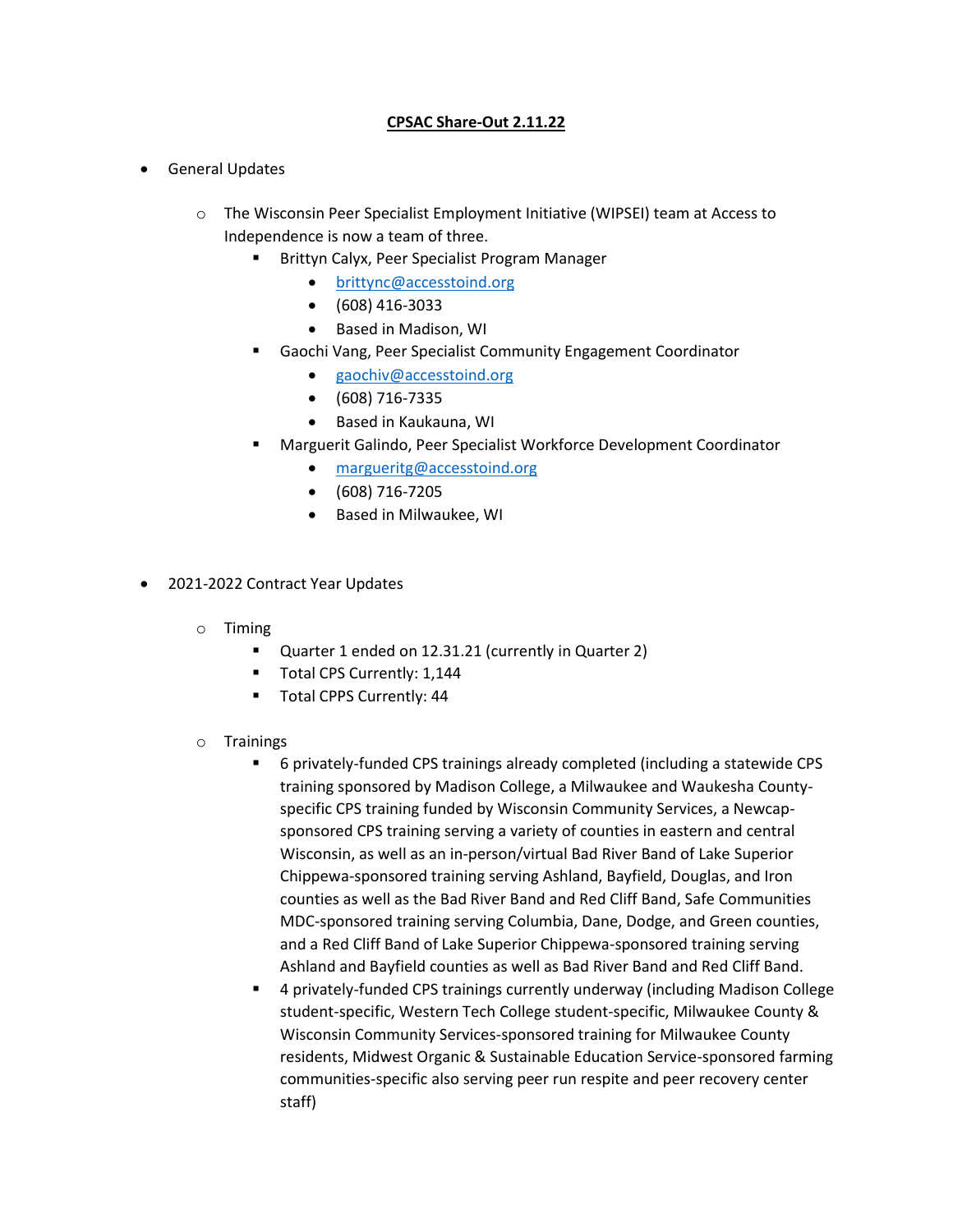- 1 DHS contract-funded CPPS training (statewide) has been completed
- Other upcoming trainings:
	- Other student-specific CPS trainings for Western Technical College and Madison College
	- Milwaukee County/WCS-sponsored CPS training for Milwaukee County residents
	- Family Health Center of Marshfield-sponsored CPS training serving a variety of counties across the middle region of the state
	- Madison College-sponsored CPS training serving Dane County residents and employees of Dane County Human Services and Centro Hispano of Dane County
	- CPS trainings sponsored jointly by Centro Hispano of Dane County and Just Dane
	- Institutional CPS trainings in the DOC as well as Mendota Mental Health Institute
	- 6 DHS contract-funded CPS trainings (5 to be centered around Independent Living Center service area regions)
	- 1 more DHS contract-funded statewide CPPS training
	- Some others are in earlier stages of planning or consideration
- o Exams
	- All 2021-2022 contract year CPS/CPPS exams are scheduled. Check out the exams page on the WIPSEI website for more information: <https://www.wicps.org/exams/>
	- $\blacksquare$  CPS exam on December 1st
		- 43/50 passed
		- Overall pass rate of 86%
		- CPPS exam on December 15<sup>th</sup>
			- 0/3 passed
			- Overall pass rate of 0% (September 15, 2021 CPPS exam had a pass rate of 82.35% with 14/17 passing)
	- CPS exam on February 2<sup>nd</sup>
		- 33/37 passed
		- Overall pass rate of 89.2%
	- CPPS exam on February 23rd
		- Upcoming…
- o [Recertification](https://www.wicps.org/recertification/)
	- January 2022 CPPS recertification
		- 15 CPPS were due for recertification on January 30, 2022
		- 7 recertified
		- Recertification rate of 46.7%
	- [UW-Milwaukee now offering online recertification](https://uwm.edu/sce/program_area/human-services/wisconsin-mental-health-peer-specialist-certification/) and payment processing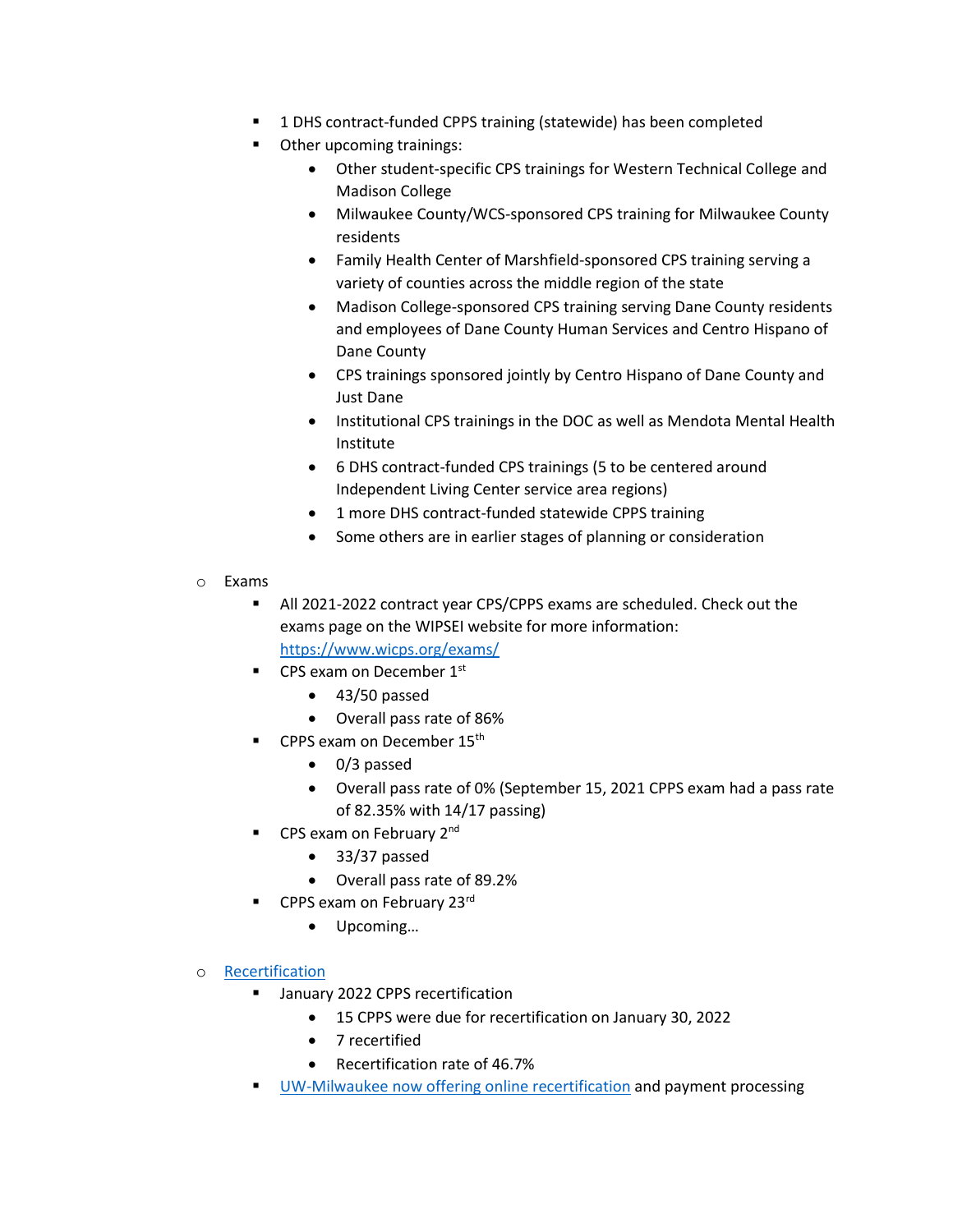- Ongoing Projects
	- o CPS Curriculum Feedback
		- The WIPSEI and DHS held two curriculum feedback gatherings in December 2021 with CPS trainers to hear feedback on the recently revised CPS curriculum to inform updates to the CPS curriculum as well as the upcoming CPPS curriculum revision process
		- Current updates to the CPS curriculum serve as a final finishing step prior to planned 2022 translations into Spanish and Hmong
	- o Bridge-building Conversations Regarding CPS and Recovery Coach Roles
		- Collaboration between the WIPSEI and Helios Recovery Services
			- [Click Here to View the Conversation between Brittyn Calyx and Jesse](https://www.wicps.org/certified-peer-specialist-recovery-coaching-conversations/)  [Heffernan Exploring CPS and Recovery Coach Difference and Common](https://www.wicps.org/certified-peer-specialist-recovery-coaching-conversations/)  [Ground](https://www.wicps.org/certified-peer-specialist-recovery-coaching-conversations/)
	- o Communities of Practice
		- Topics informed by Community of Practice evaluations and workforce development needs statewide
			- o February CPS and CPPS Community of Practice topic on February 17<sup>th</sup>
				- **[Click Here to Register via Zoom for "](https://us02web.zoom.us/meeting/register/tZApceqrpj0uHtQDQs0Kfnh58YAiFWkXUcu3)***'Something's [Changed': When Youth are Struggling \(](https://us02web.zoom.us/meeting/register/tZApceqrpj0uHtQDQs0Kfnh58YAiFWkXUcu3)Pandemic [Impact Series\)](https://us02web.zoom.us/meeting/register/tZApceqrpj0uHtQDQs0Kfnh58YAiFWkXUcu3)***"**
			- o February Supervisors of CPS and CPPS Community of Practice topic on February 24<sup>th</sup>
				- **[Click Here to Register via Zoom for "A Brief](https://us02web.zoom.us/meeting/register/tZUpdeyuqT4tGdK6jr_dYpANVJPfGeHwPwkU)  [Introduction to Navigating Neurodiversity in the](https://us02web.zoom.us/meeting/register/tZUpdeyuqT4tGdK6jr_dYpANVJPfGeHwPwkU)  [Workplace"](https://us02web.zoom.us/meeting/register/tZUpdeyuqT4tGdK6jr_dYpANVJPfGeHwPwkU)**
	- o More Robust Training Evaluation and Feedback
		- Updated participant evaluations for trainers
		- Addition of facilitator self-evaluations
		- Training observation and feedback/debrief
	- o CPPS Curriculum Revision Process
		- Process led by Lynn Maday-Bigboy of DHS
	- o Expanding Employer Assistance and Resources
		- Addition of Peer Specialist Workforce Development Coordinator position to support expanded employer technical assistant and workforce professional development